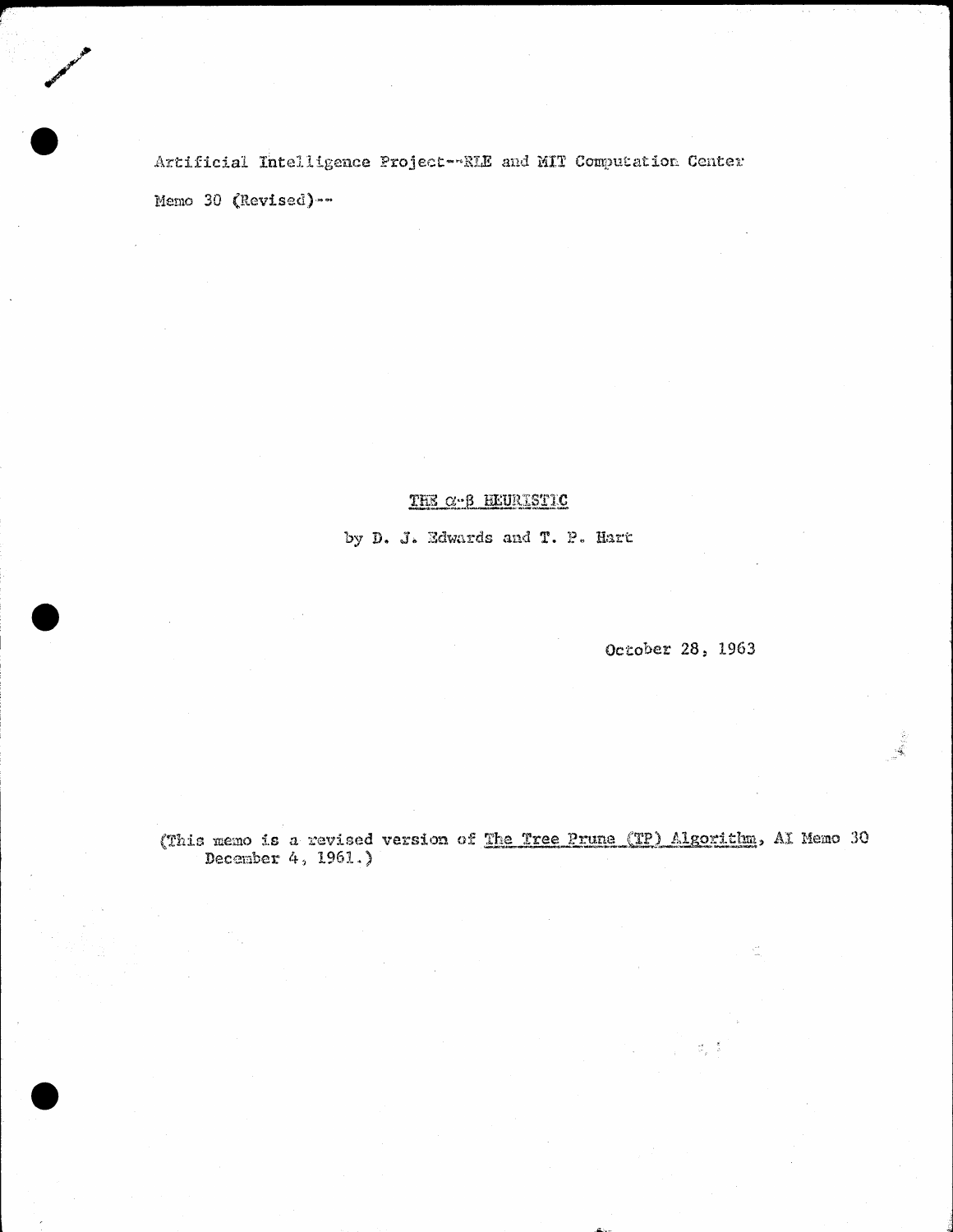## The  $\alpha$ - $\beta$  Heuristic

by D. J. Edwards and T. P. Hart

The  $\alpha$ - $\beta$  heuristic is a method for pruning unneeded branches from the move tree of a game. The algorithm makes use of information gained about part of the tree to reject those branches which will not affect the principle variation.

The reasoning behind the  $\alpha$ - $\beta$  heuristic is as follows:

a) if the maximizing-player finds a move whose value is greater than or equal to the value of an alternate minimizing-player move found higher in the tree, he should not look further because the min-player would certainly take that alternate move.

b) if the min-player finds a move whose value is less than or equal to the value of an alternate max-player move found higher in the tree, he should not look further because the max-player would certainly take that alternate move.



Case (b) may be illustrated by the above piece of tree. The maxplayer has investigated the branch with value  $\alpha$  and has looked at an alternate move from the point at which this branch was found. At the time the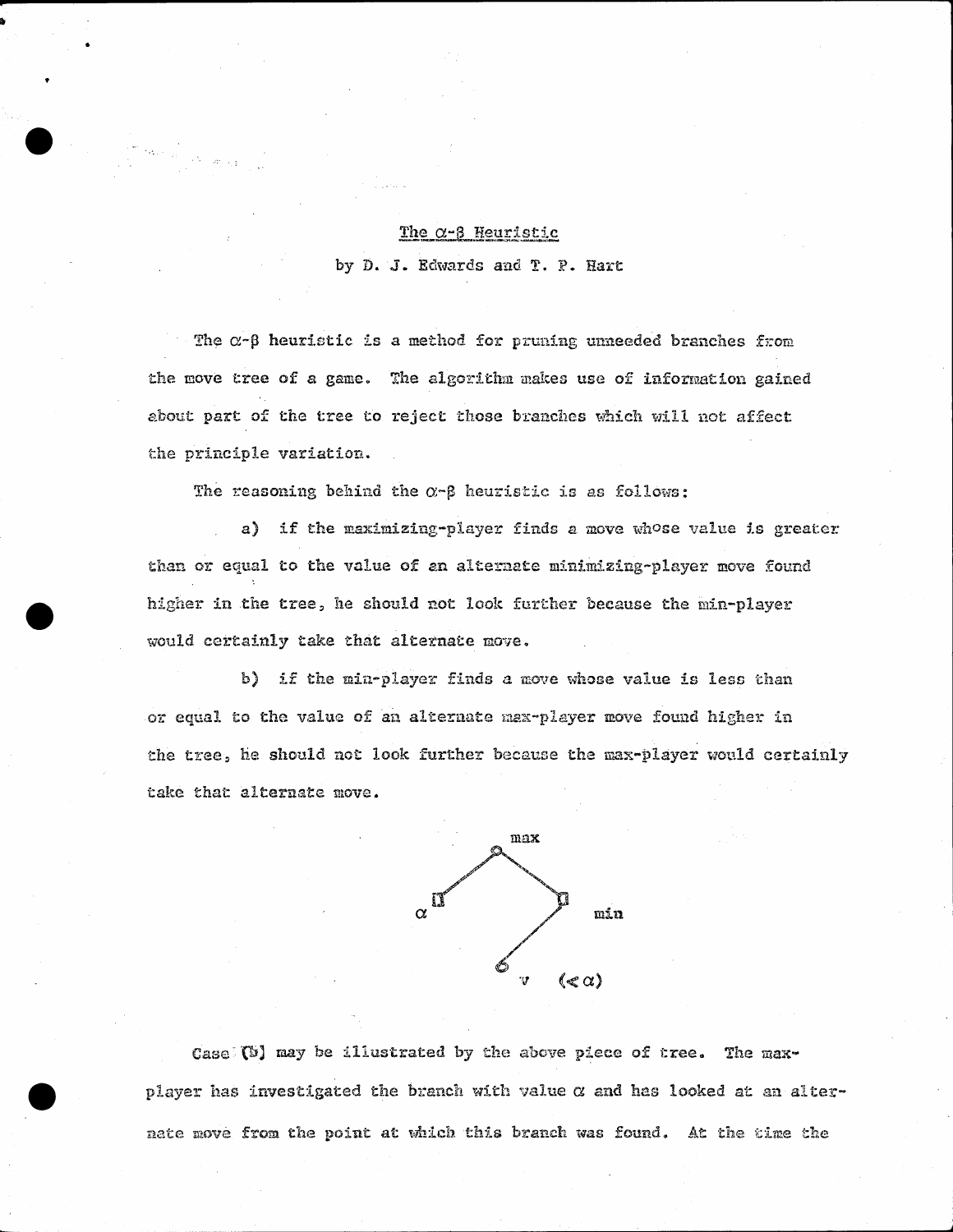value v is established the maximizing player (whose point of view we are taking) sees that if he takes the right branch from the top node he is giving the other player the opportunity to take the v branch. But this will result in his getting  $v$  or less, and since he can get  $\alpha$  by taking the left branch, he instantly decides that he won't make the move to the right under any circumstance.

The following definitions express the  $\alpha$ - $\beta$  heuristic:  $\text{max}[\text{pos};\alpha;\beta] = [\text{if final}[\text{pos};\alpha;\beta]$  then evaluate[pos] else vlmax[succ[pos]; $\alpha$ ; $\beta$ ]]

 $v1max[1is;\alpha;\beta] = [if null[1is] then \alpha$ 

else if vmin[car[lis]; $\alpha$ ; $\beta$ ] >  $\beta$  then  $\beta$ else vlmax[cdr[lis];

 $max[*vmin*[car[1is]; $\alpha$ ; $\beta$ ]; $\alpha$ ];$ 

## $B11$

 $vanlpos \{ \alpha \} = [if finallpos \alpha \}$ ; chen evaluate [pos] else vlmin[succ[pos]; $\alpha$ ; $\beta$ ]]

 $vlmin[1is;\alpha;\beta] = [if null[1is] then \beta$ else if vmax[car[lis]; $\alpha$ ; $\beta$ ]  $\leq \alpha$  then  $\alpha$ else vlmin[cdr[1is];

> $\alpha$  ; .  $min[var[car[1is]x; \beta]; \beta]]$

where:

pos stands for some representation of the current position.

lis is a list of position representations.

succ[pos] is a function which produces a list of positions which can be

reached in one move from pos.

final [pos; $\alpha$ ; $\beta$ ] is a predicate which may decide that the search is not

to continue, e.g., when the end of the game has been reached. evaulate[pos] provides some measure of goodness of the position (always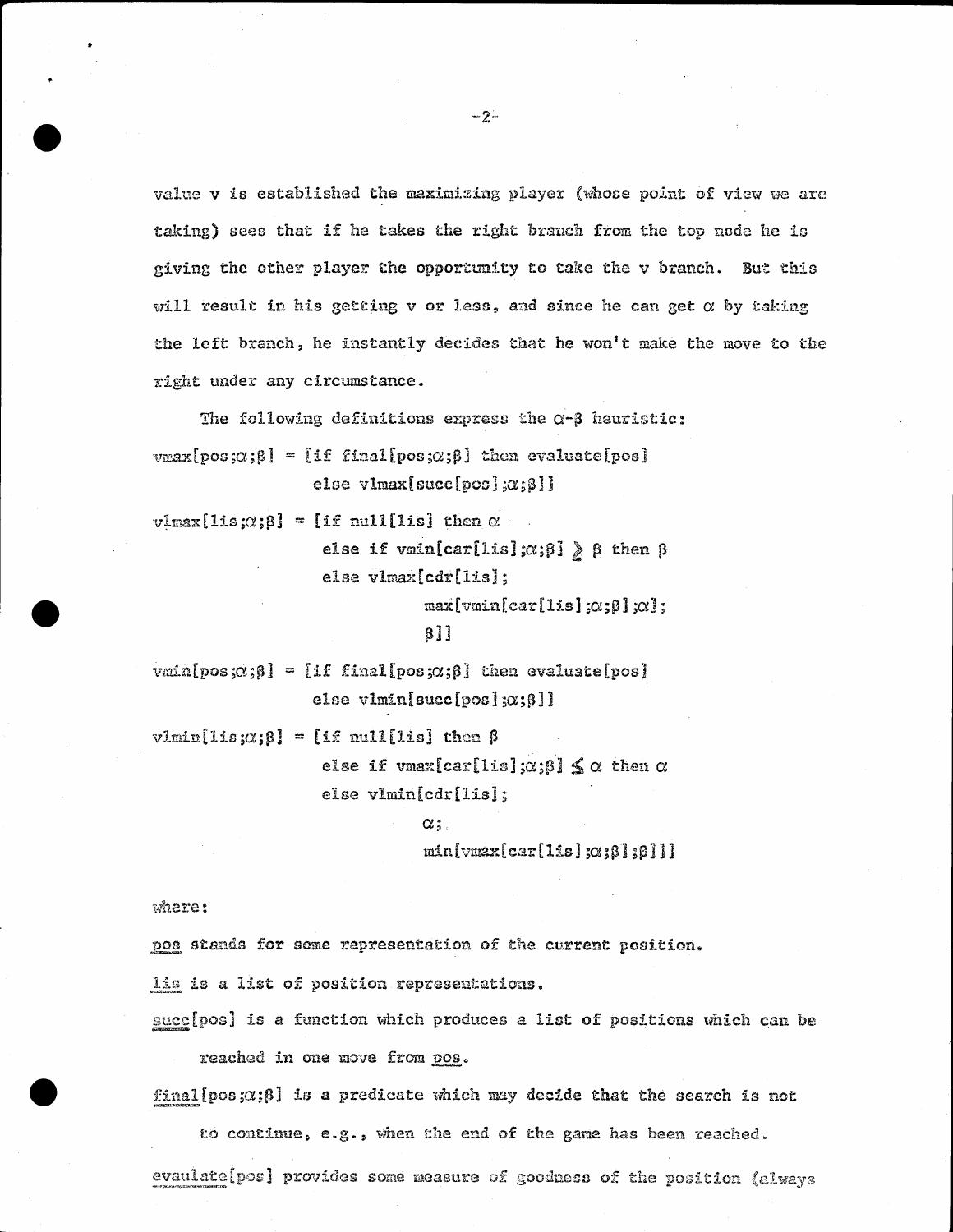from the point of view of maximizing player).

 $\alpha$  and  $\beta$  are initially set at  $-\infty$  and  $+\infty$  respectively.

This heuristic may readily be compared with a minimax search by observing that if the second clauses in the conditional expression for vimax and vinin are eliminated the resulting function is just minimax.

It is important to note that the ordering of the list of moves generated by succ is very important. The most gain is achieved from the heuristic when the right move is at the beginning of the list.

It turns out that at best, that is, in the case of perfect ordering the  $\alpha$ - $\beta$  heuristic can cut a tree's exponential growth rate in half, thus allowing almost twice the search depth for the same effort. More precisely, we have the following theorem.

Theorem (Levin): Let n be the number of plies in a tree, and let b be the number of branches at every branch point. Then the number of terminal points on the tree is

 $T = h^{n}$ 

However, if the best possible advantage is taken of the  $\alpha$ -B heuristic then the number of terminal points that need be examined is

$$
\frac{n+1}{2} \div b \qquad \frac{n-1}{2}
$$
\n
$$
T = 2b^2 - 1
$$
\nfor odd n\n
$$
T = 2b^2 - 1
$$
\nfor even n

 $-3-$